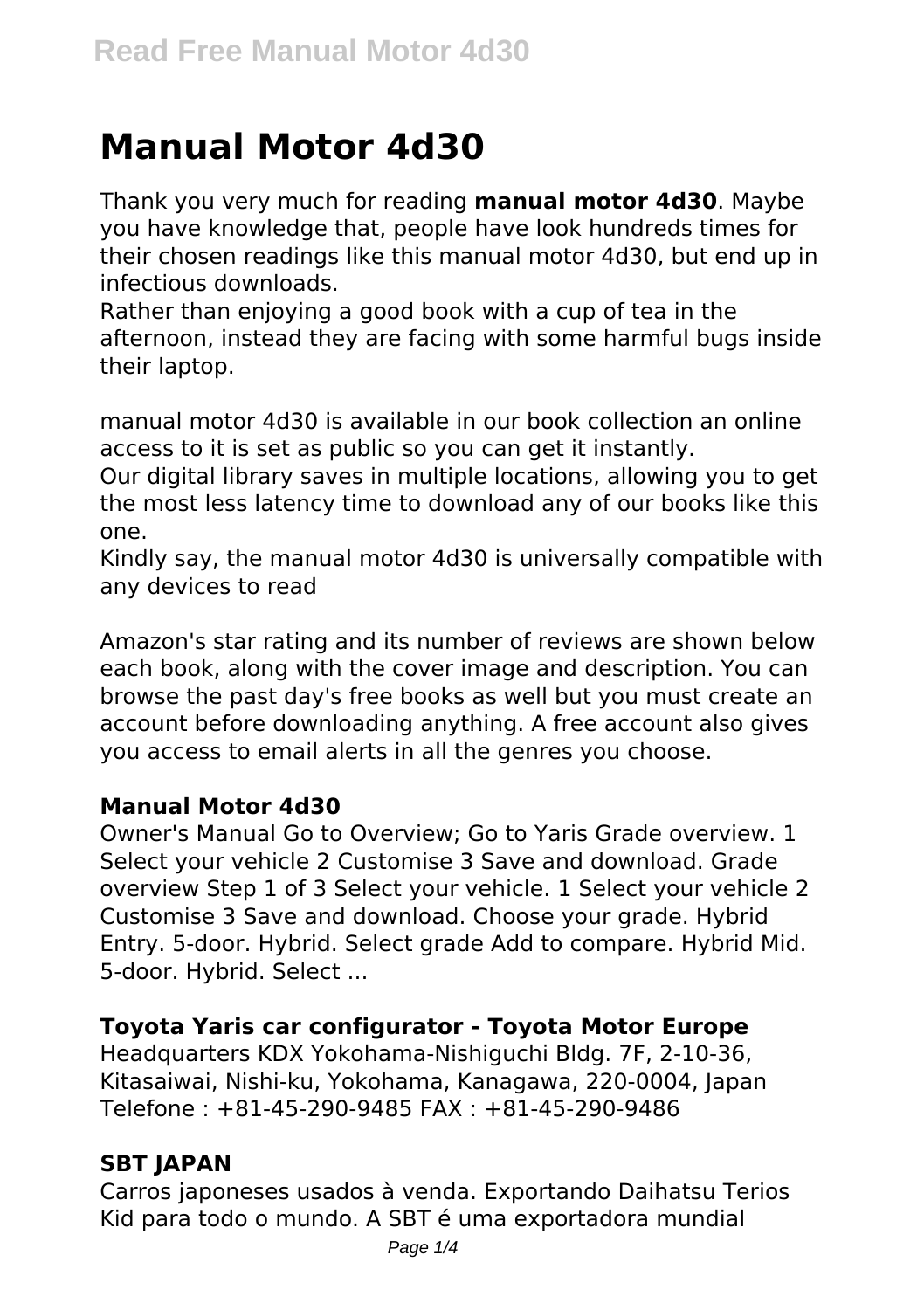confiável de automóveis do Japão desde 1993.

#### **Carros daihatsu terios kid usados para venda - SBT Japan**

00094 005E Motor del cierre centralizado,puerta trasera izquierda, LOCK-V214 00095 005F Motor del cierre centralizado,puerta trasera derecha, LOCK-V215 00096 0060 Motor del cierre centralizado,puerta del conductor-SAVE V161 00097 0061 Motor del cierre centralizado,puerta del acompañante-SAVE-V162

## **DTC: Códigos originales grupo V.A.G.**

6-speed Manual | Rear Wheel Drive - RWD More details Collapse . 32 (mpg) Fuel Economy ... Toyota (GB) PLC is a member of the Society of Motor Manufacturers and Traders. Toyota Financial Services (UK) PLC. Registered Office: Great Burgh, Burgh Heath, Epsom, Surrey, KT18 5UZ. Registered in England with Number 02299961. Authorised and regulated by ...

## **Explore Toyota GR86 | Model Overview | Toyota UK**

Manual Performance Acceleration 0-62 (mph) 6.3 seconds Maximun Speed (mph) 140 mph Suspension Suspension Front. MacPherson Strut Suspension Rear. Double Wishbone Brakes Brakes Front. Ventilated Disc Brakes Rear ...

## **Toyota GR86 | Features and Specifications | Toyota UK**

©2022 Toyota Motor Sales, U.S.A., Inc. Toda la información aplica solo a vehículos en los Estados Unidos. El uso de marcas, terminología e imágenes olímpicas está autorizado por el Comité Olímpico y Paralímpico de los EE. UU. de conformidad con el Título 36 del Código de los EE. UU., Sección 220506.

## **Toyota PDF Brochure | Descarga PDF gratis de autos Toyota**

When you buy a Mercury Row® Dejong Resin Fountain with LED Light online from Wayfair, we make it as easy as possible for you to find out when your product will be delivered. Read customer reviews and common Questions and Answers for Mercury Row® Part #: W005404711 on this page. If you have any questions about your purchase or any other product for sale, our customer service representatives ...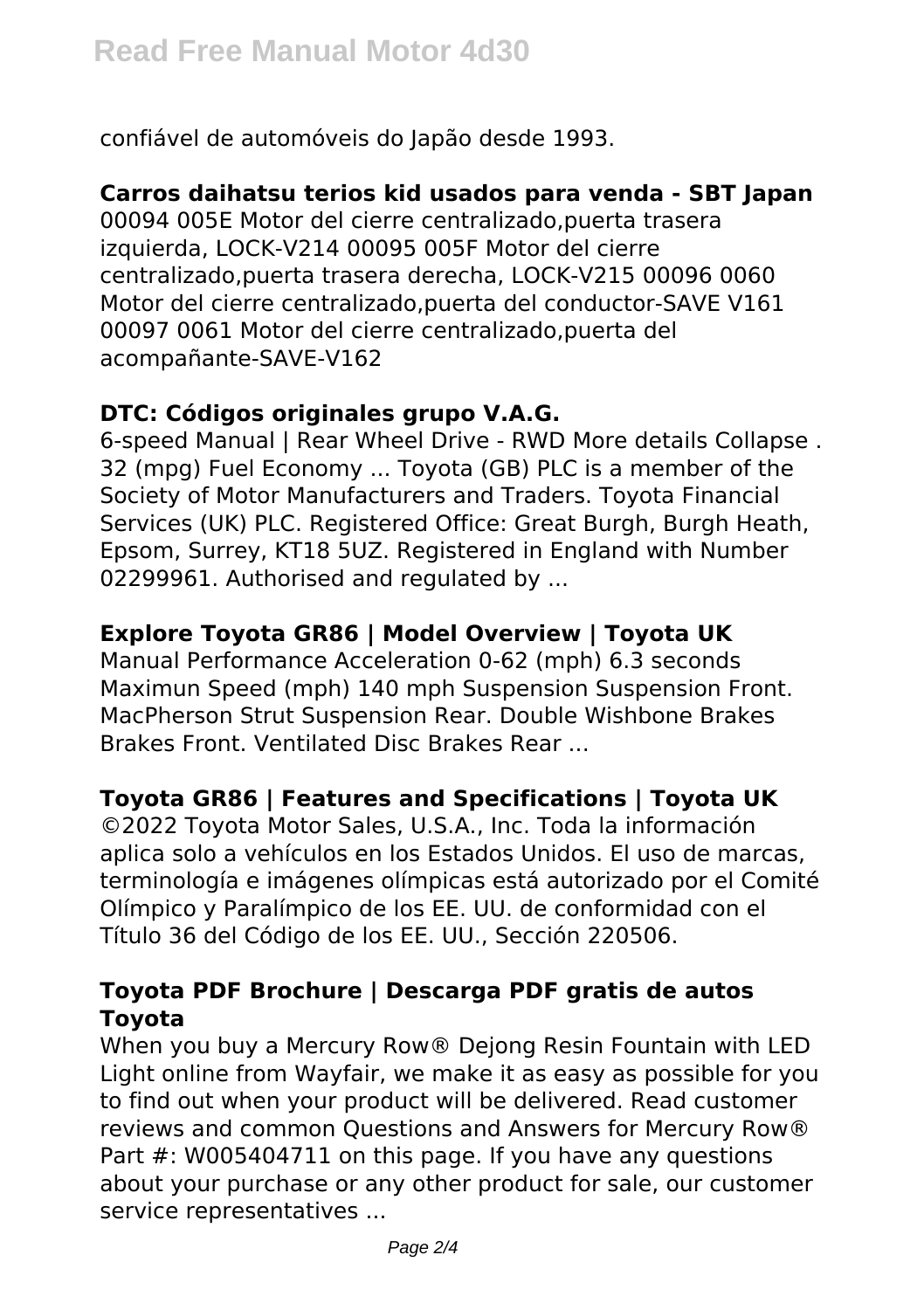#### **Mercury Row® Dejong Resin Fountain with LED Light & Reviews - Wayfair**

Compra Generador eléctrico a gasolina 3000W en Sodimac.cl, los mejores productos de Bauker - 2831384.

#### **Generador eléctrico a gasolina 3000W - Sodimac.cl**

El RAV4 es un todoterreno totalmente híbrido que combina un estilo robusto, un interior espacioso y la capacidad del todoterreno. Descúbrelo aquí.

#### **Toyota RAV4, el líder entre los SUV híbridos | Toyota España**

Three multi-investigator groups that operate principally in the TB/HIV space: The South African TB Vaccine Initiative (SATVI), which includes Mark Hatherill (Director), Tom Scriba (Deputy Director) and Elisa Nemes; The Wellcome Centre for Infectious Diseases Research in Africa (CIDRI-Africa) which includes Robert Wilkinson (Director), Graeme Meintjes, Catherine Riou and Anna Coussens

#### **Member Groups - Institute Of Infectious Disease and Molecular Medicine**

Full membership to the IDM is for researchers who are fully committed to conducting their research in the IDM, preferably accommodated in the IDM complex, for 5-year terms, which are renewable.

#### **Full Members - Institute Of Infectious Disease and Molecular Medicine**

user suport. user suport esjn user suport accounting user suport **legistlativa** 

#### **YouTube - e-nabavki.gov.mk**

 $\Box$ も更新予定の漫画です♪よかったらInstagramのフォローもお願い致します♀️♡それでは27話をどうぞ♡  $\ast$ nnnnnnnnnnnnnnnnnnnnnnnn